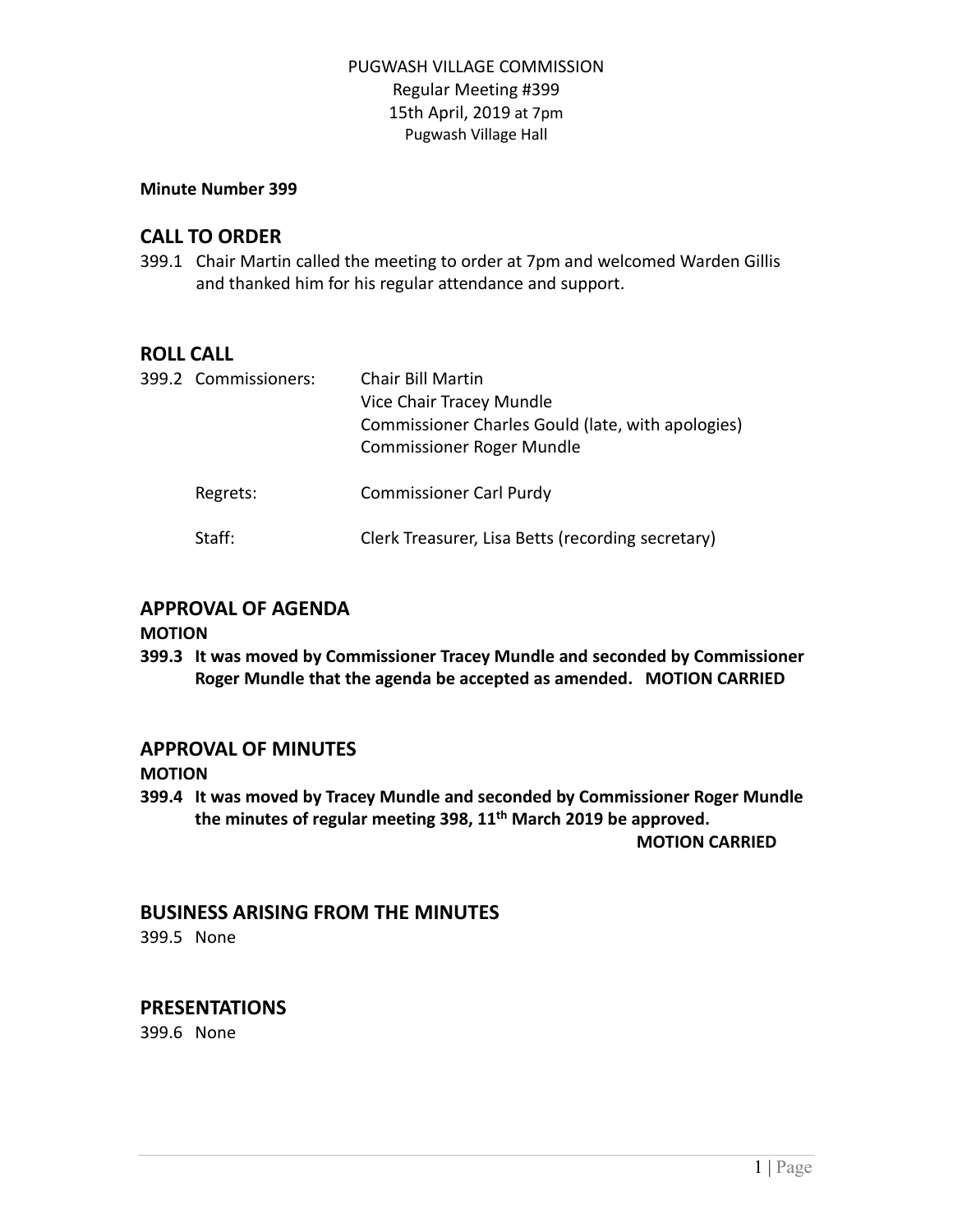## **CORRESPONDENCE**

**Pugwash Ground Search and Rescue**

399.7 Request for funding.

#### **MOTION**

**399.8 It was moved by Commissioner Tracey Mundle and seconded by Commissioner Roger Mundle that the Village donate \$1,000 to the Pugwash Ground Search and Rescue. MOTION CARRIED**

## **Flag request – Trina Wilson, Miller Road**

399.9 Request to fly the Christian Flag on May 2<sup>nd</sup>, National Prayer Day. The question of which flags should be flown where and when started the work to produce a policy, the first draft of which was to be discussed in agenda item 10.2. There was some discussion between commissioners, including input from Warden Gillis as to the County's policy on flags flown on Municipal property. There was some concern that not enough was known about the flag and who or what organization was making the request.

#### **MOTION**

## **399.10 It was moved by Commissioner Tracey Mundle and seconded by Commissioner Gould that the subject be deferred until agenda item 10.2. MOTION CARRIED**

## **Communities in Bloom – Bee/Insect "hotel"**

399.11 Request to place insect friendly structures in the park and train station properties. There was some concern of attracting stinging insects near where children or others with allergies may be gathered.

#### **MOTION**

**399.12 It was moved by Commissioner Roger Mundle and seconded by Commissioner Gould to support the bee houses as long as they are not placed in areas frequented by children. MOTION CARRIED**

#### **Centre for Local Prosperity**

399.13 Chair Martin reported that the Municipality was supporting this group with \$10,000 per year for the next three years. He also stated that the prominence of Pugwash in the group's released video is good publicity for the Village.

#### **MOTION**

**399.14 It was moved by Commissioner Gould and seconded by Commissioner Tracey Mundle that the Village donate \$1,000 to Centre for Local Prosperity for the next three years. MOTION CARRIED**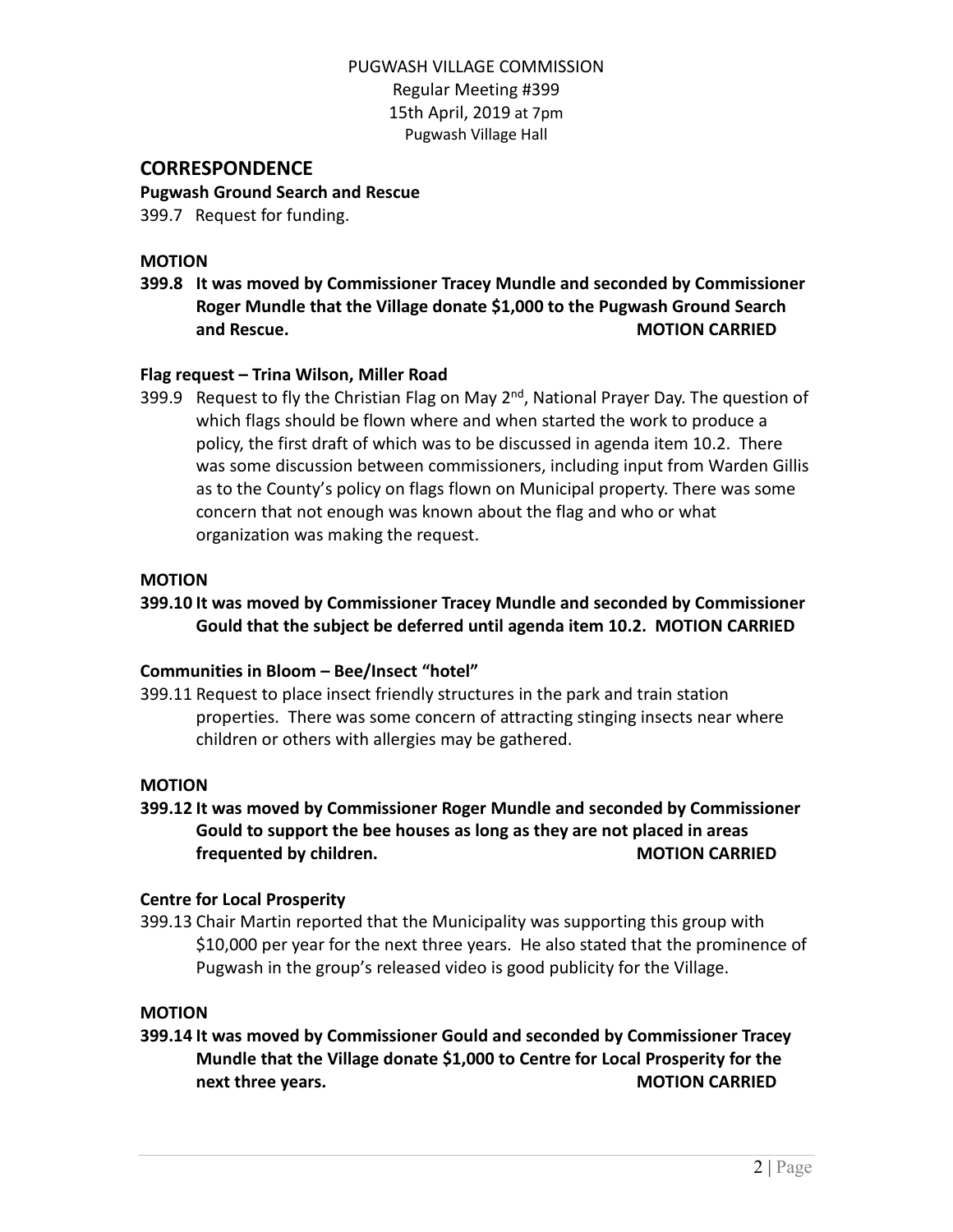## **Pugwash Farmers' Market**

399.15 Request to install a French drain around the Market buildings, which are partially on Village property and additional request for funding for the project. Some house keeping items/requests were made including garbage management and the addition of a baby changing station in the washrooms.

#### **MOTION**

**399.16 It was moved by Commissioner Roger Mundle and seconded by Commissioner Gould to allow the French drain work to go ahead. MOTION CARRIED**

#### **MOTION**

**399.17 It was moved by Commissioner Tracey Mundle and seconded by Commissioner Gould that the Village donate \$1,000 to the Pugwash Farmers' Market. MOTION CARRIED**

## **COMMITTEE REPORTS**

## **Treasurer's Report**

399.18 The Clerk reported that an apparent imbalance due to incorrect capital spending and funding reporting will be corrected in the final audit.

#### **MOTION**

- **399.19 It was moved by Commissioner Tracey Mundle and seconded by Commissioner Roger Mundle receive the Treasurer's report as presented. MOTION CARRIED**
- 399.20 The Clerk requested that the Commission approve for a line of credit from Scotiabank to be made available to cover any shortage of funds while the Eaton Park performance stage is in construction.

#### **MOTION**

**399.21 It was moved by Commissioner Tracey Mundle and seconded by Commissioner Roger Mundle to take out a line of credit for up to \$50,000 with the Pugwash branch** of Scotiabank. **MOTION MOTION CARRIED** 

## **Municipal Water Supply**

399.22 The County Warden was present to report that the chlorination equipment was expected April 23<sup>rd</sup>. If it fits and works, the water system will be sanitized and flushed out ready for activation as soon as possible.

## **Waterfront Development Committee (WDC) – Eaton stage replacement**

399.23 Construction is moving along swiftly. An account of extras and some savings found as construction proceeds is being kept. Meanwhile the site is being kept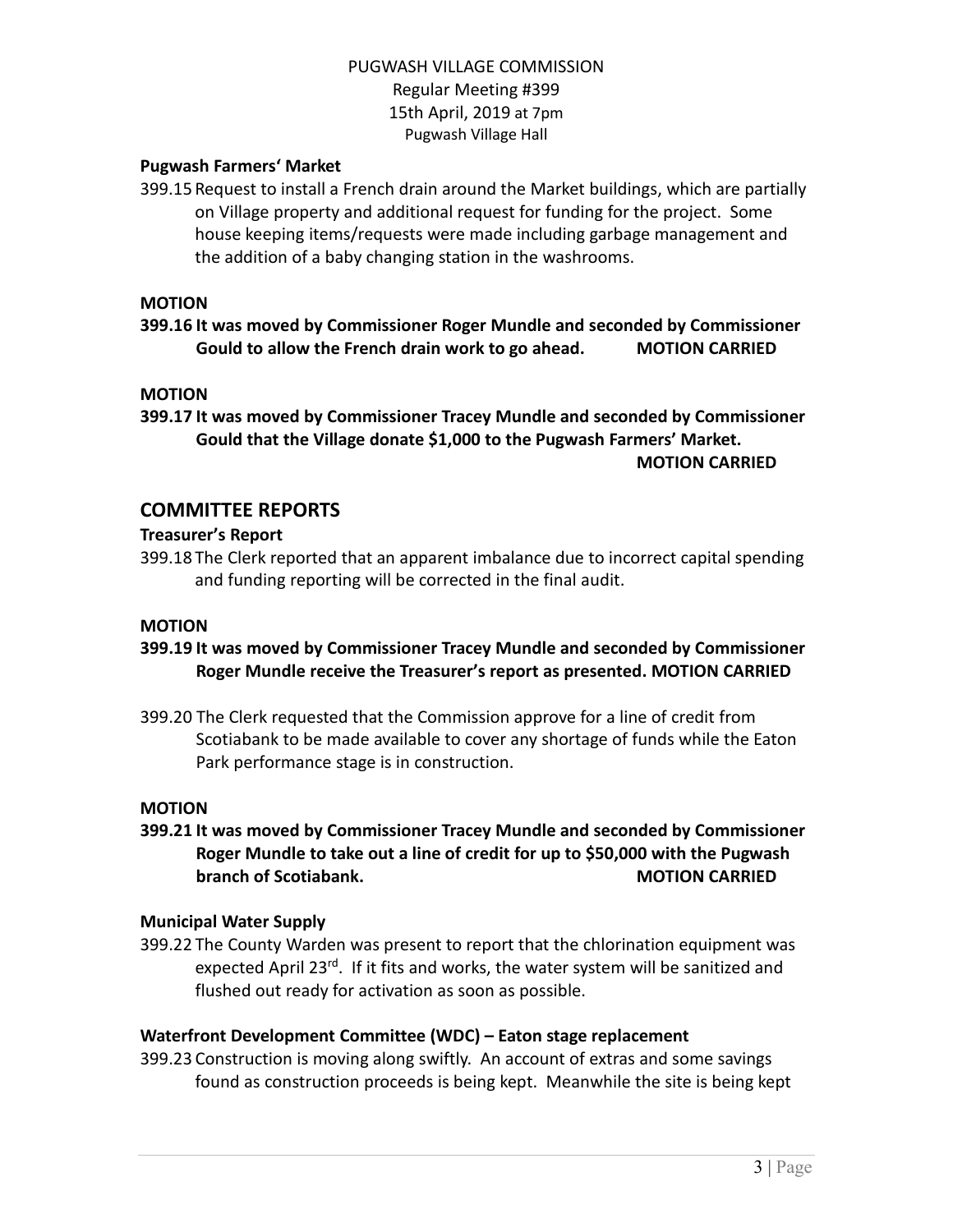tidy and cleaned up. All concrete work and associated backfill is complete. All flooring framework is done and mostly decked. The back (west) wall is up.

## **Communities in Bloom (CIB)**

399.24 Chair Martin asked the Commissioners present of any were interested in going to the symposium in Yarmouth in September. There were no expressions of interest made. The request for some of the work on Village property suggested by CIB was discussed. Most of what they proposed was acceptable to the Commission with the exception of a wall at the top of the garden at the Eaton Park playground and this would expected to be an impediment to snow removal.

## **Gathering of the Clans**

399.25 The Coordinator reported that preparations are going well.

# **Physician Search & Retention**

399.26No report.

399.27 Commissioner Tracey Mundle asked Warden Gillis if the recruitment drive the Municipality had participated in had been a worthwhile exercise. Warden Gillis reported that the towns of Oxford and Amherst also participated while he represented the rural areas of the County. There was some interest shown by prospective physicians. Chair Martin asked that the committee be kept appraised of any developments.

# **MOTIONS**

**399.28** See minute 399.19

# **NOTICE OF MOTIONS**

**399.29 A Notice of Motion was made by Commissioner Tracey Mundle to present policies on Flags and Memorials at the next regular meeting of the Village Commission.**

# **NEW OR OTHER BUSINESS**

399.30**ATV Friendly Community.** Chair Martin reported that he has been approached by the Sunrise Trails ATV Club asking for support the group's application to be part of an expanded pilot project allowing more highway access to ATVs. Chair Martin assured the meeting that, if the application is successful, the Village would be instrumental in determining where access would be permitted.